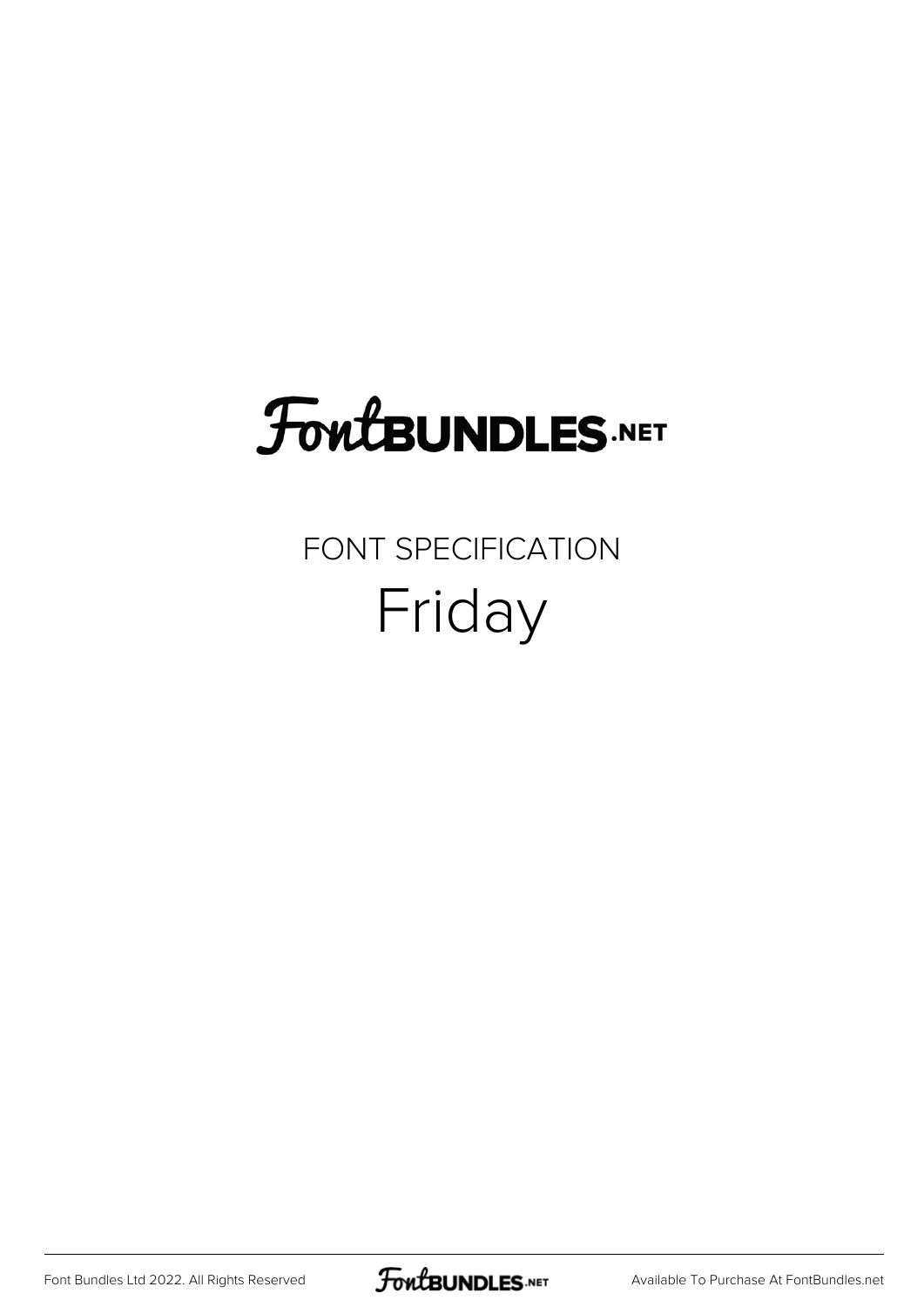#### friday - Regular

**Uppercase Characters** 

### $ABC$   $D$   $E$   $FG$   $H$   $D$   $A$   $X$   $Y$   $Y$  $Y$  $O$   $P$   $Q$  $RS$   $T$ U  $V$  $M X$  $Y$  $Z$

Lowercase Characters

**Numbers** 

#### 0123456789

Punctuation and Symbols

|  | $1 + $$ $1 + $$ $2 + $$                                                                                                                                                                                                                                                                                                                                    |  |  |  |
|--|------------------------------------------------------------------------------------------------------------------------------------------------------------------------------------------------------------------------------------------------------------------------------------------------------------------------------------------------------------|--|--|--|
|  | * + , - , : ; < =                                                                                                                                                                                                                                                                                                                                          |  |  |  |
|  | $> ? I \cup I \cup A = \{  $                                                                                                                                                                                                                                                                                                                               |  |  |  |
|  | $\}$ j $\int f(x,y) dx$ j $\int f(x,y) dx$ j $\int f(x,y) dx$ j $\int f(x,y) dx$ j $\int f(x,y) dx$ j $\int f(x,y) dx$ j $\int f(x,y) dx$ j $\int f(x,y) dx$ j $\int f(x,y) dx$ j $\int f(x,y) dx$ j $\int f(x,y) dx$ j $\int f(x,y) dx$ j $\int f(x,y) dx$ j $\int f(x,y) dx$ j $\int f(x,y) dx$ j $\int f(x,y) dx$ j $\int f(x,y) dx$ j $\int f(x,y) dx$ |  |  |  |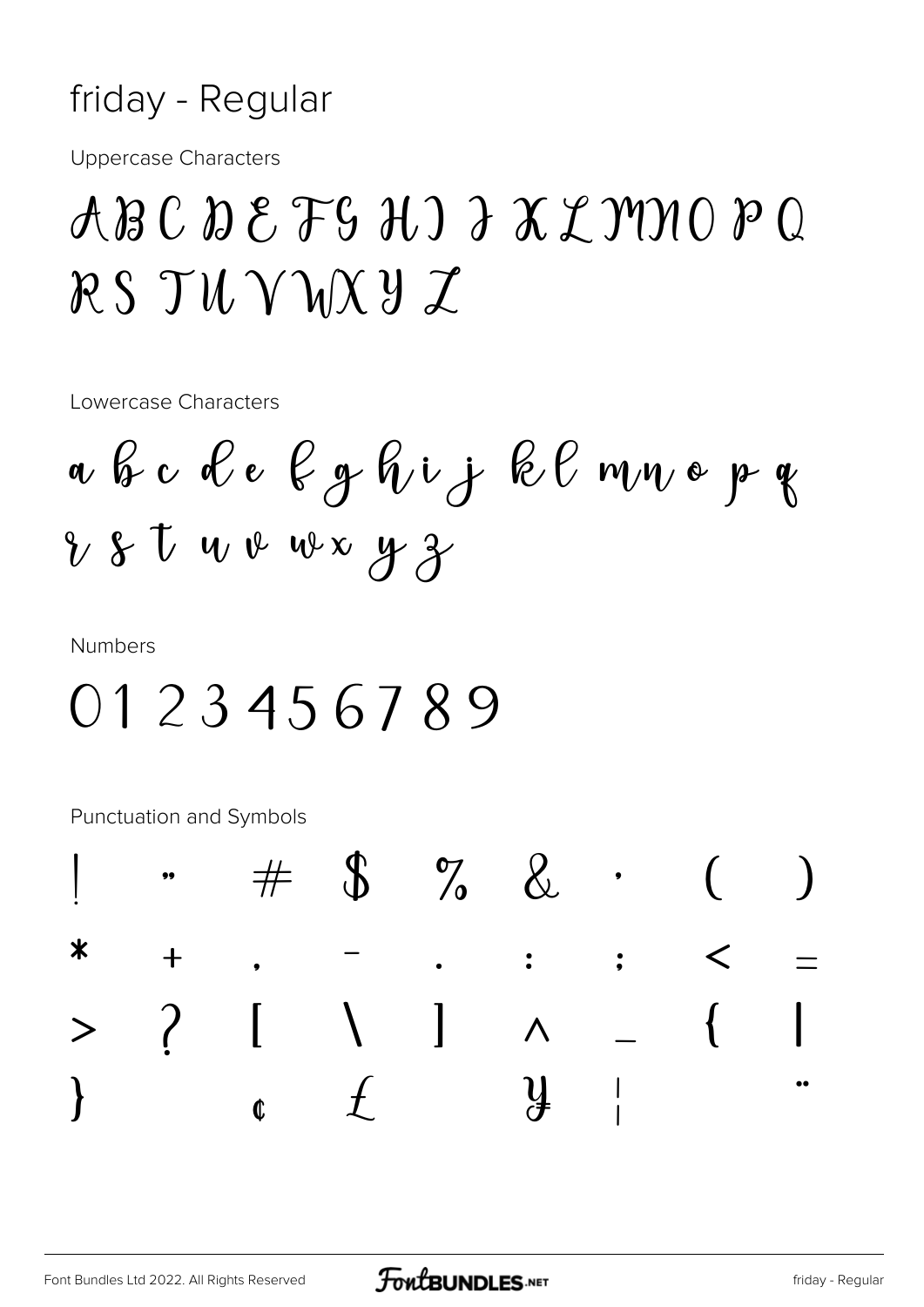

All Other Glyphs

À Á Á Ā Ä Å Æ Ç È  $\ddot{\mathcal{E}}$  $\hat{\mathcal{E}}$  $\dot{J}$   $\dot{J}$   $\dot{J}$  $\ddot{)}$  $\left(\begin{matrix} 2 & 1 \\ 1 & 1 \end{matrix}\right)$  $\partial$  $\overline{\mathcal{Y}}$  $\tilde{0}$  $\ddot{0}$  $\dot{O}$  $\hat{O}$  $\dot{O}$  $\emptyset$  il  $\mathcal{U}$  $\overline{\mathsf{x}}$  $\hat{\mathcal{U}}$  $\ddot{u}$   $\dot{y}$  $P \cap S$  $\dot{q}$  $\boldsymbol{\dot{q}}$  $\hat{\mathbf{q}}$  $\tilde{\mathbf{q}}$  $\overset{\circ}{\alpha}$  $\partial \mathbf{e}$   $\infty$   $\infty$   $\infty$  $\hat{\mathbf{e}}$  $\ddot{\tilde{e}}$  $\ddot{\boldsymbol{a}}$  $\mathbf{\dot{v}}$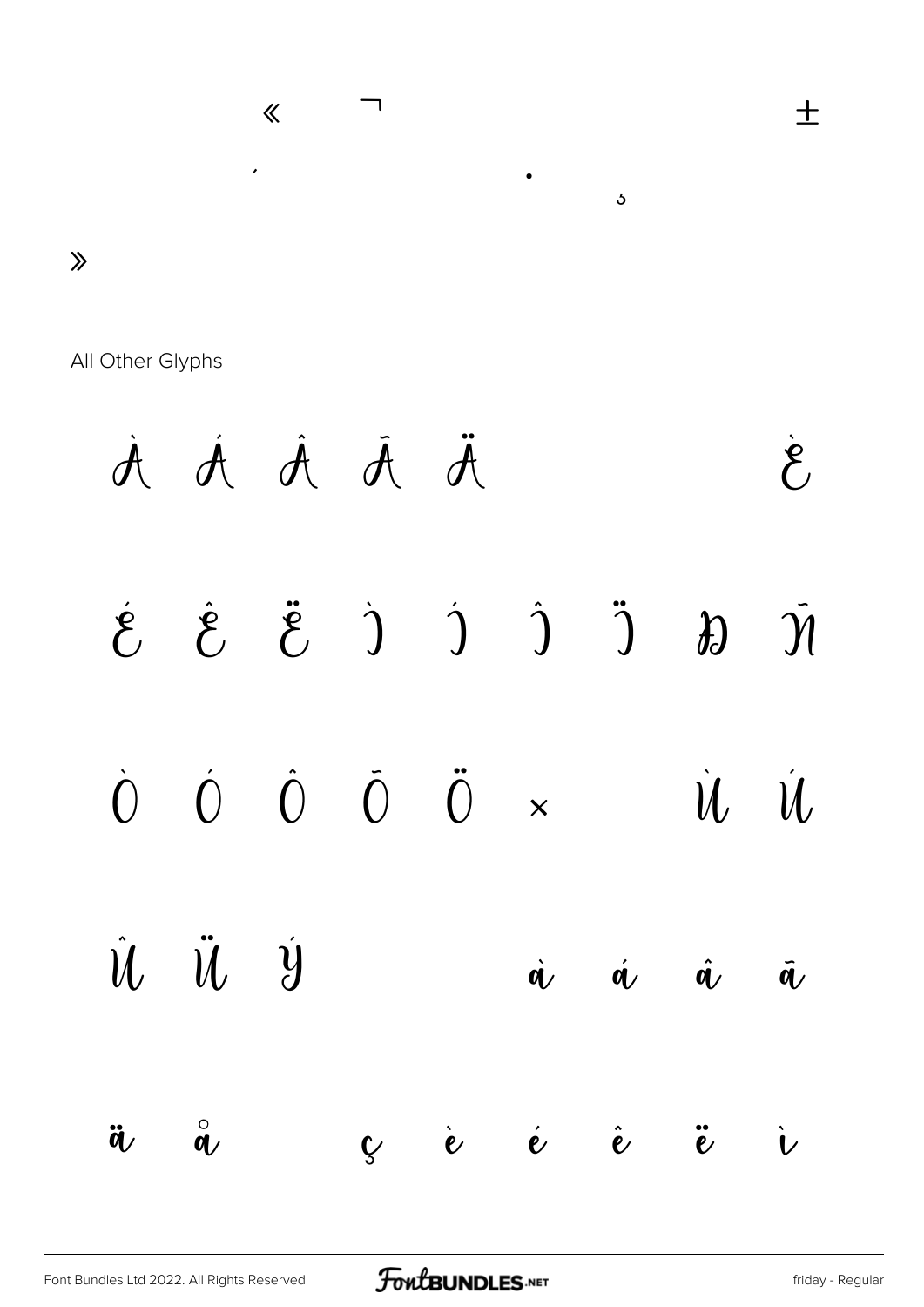|  |  |  | $\dot{v}$ $\ddot{v}$ $\ddot{\theta}$ $\ddot{\eta}$ $\dot{\theta}$ $\dot{\theta}$ $\ddot{\theta}$ |  |
|--|--|--|--------------------------------------------------------------------------------------------------|--|
|  |  |  | $\ddot{\circ}$ + $\phi$ $\dot{v}$ $\dot{v}$ $\ddot{v}$ $\ddot{v}$ $\dot{y}$ $\phi$               |  |

ÿ

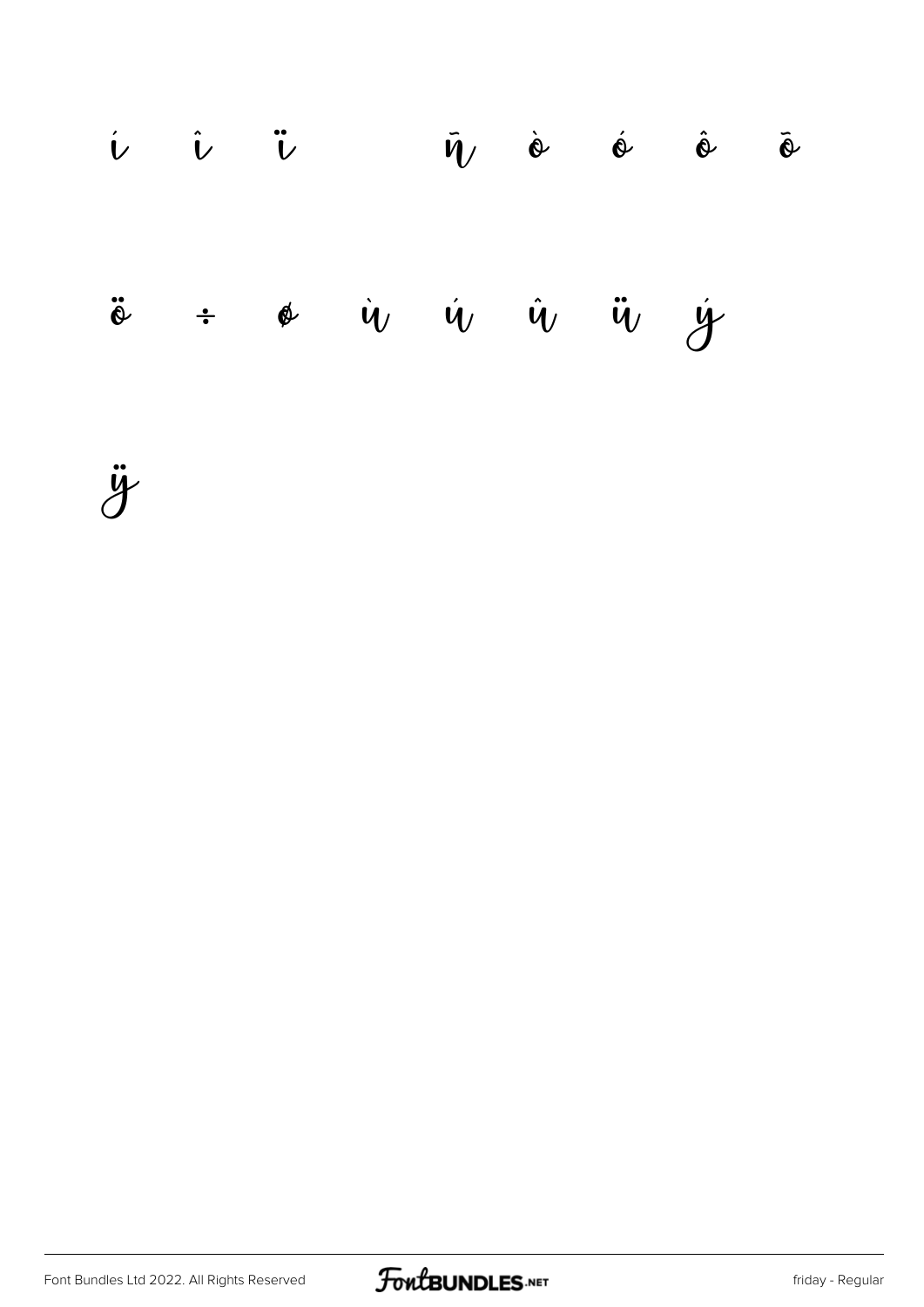#### friday - Regular

**Uppercase Characters** 

### ABCDEFSHIJXYMNOPQR  $STU\vee VXYZ$

Lowercase Characters

a b c d e k g h i j k l m n o p g i s t u v w  $xyz$ 

**Numbers** 

0123456789

Punctuation and Symbols



All Other Glyphs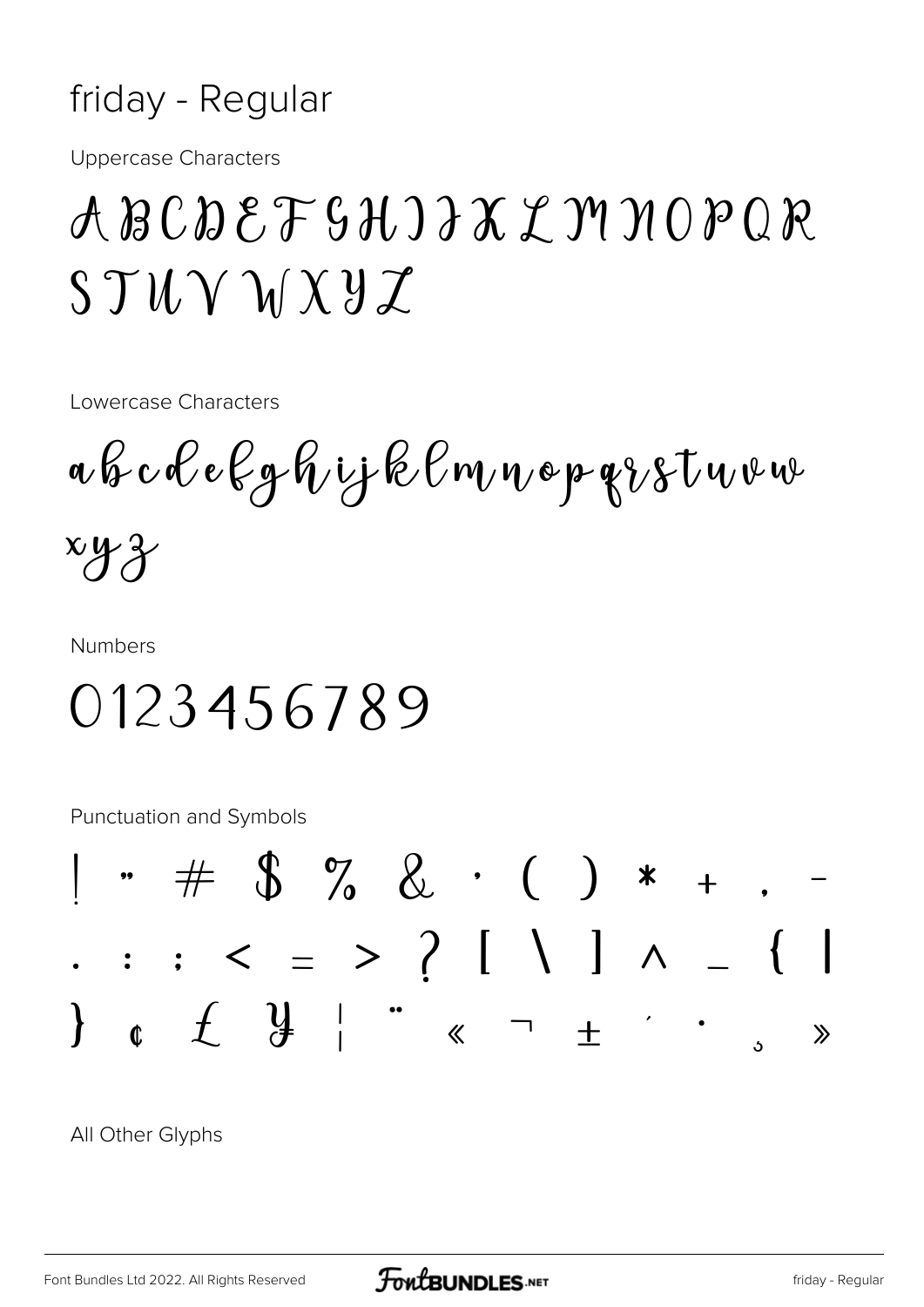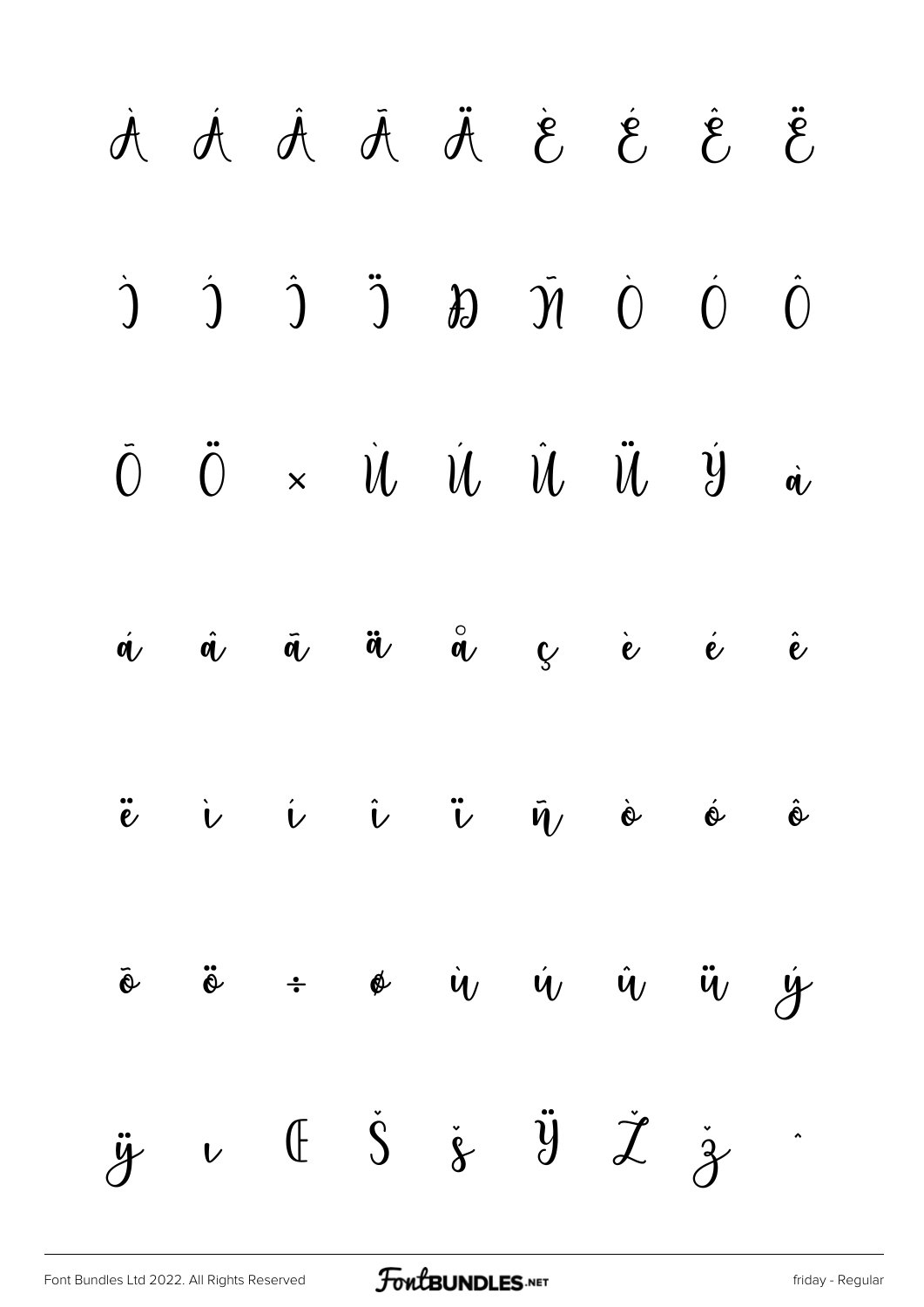$1 \in -C_0$  Cb  $C_0$  Cb  $C_1$ 

Cg Ch Ci G Ck Cl Cm Cn Co

Op Og Og Og Ot Og Og Og Og Og

 $cyCg$  as bond es bon

 $R_0$  vojo kohomono vojo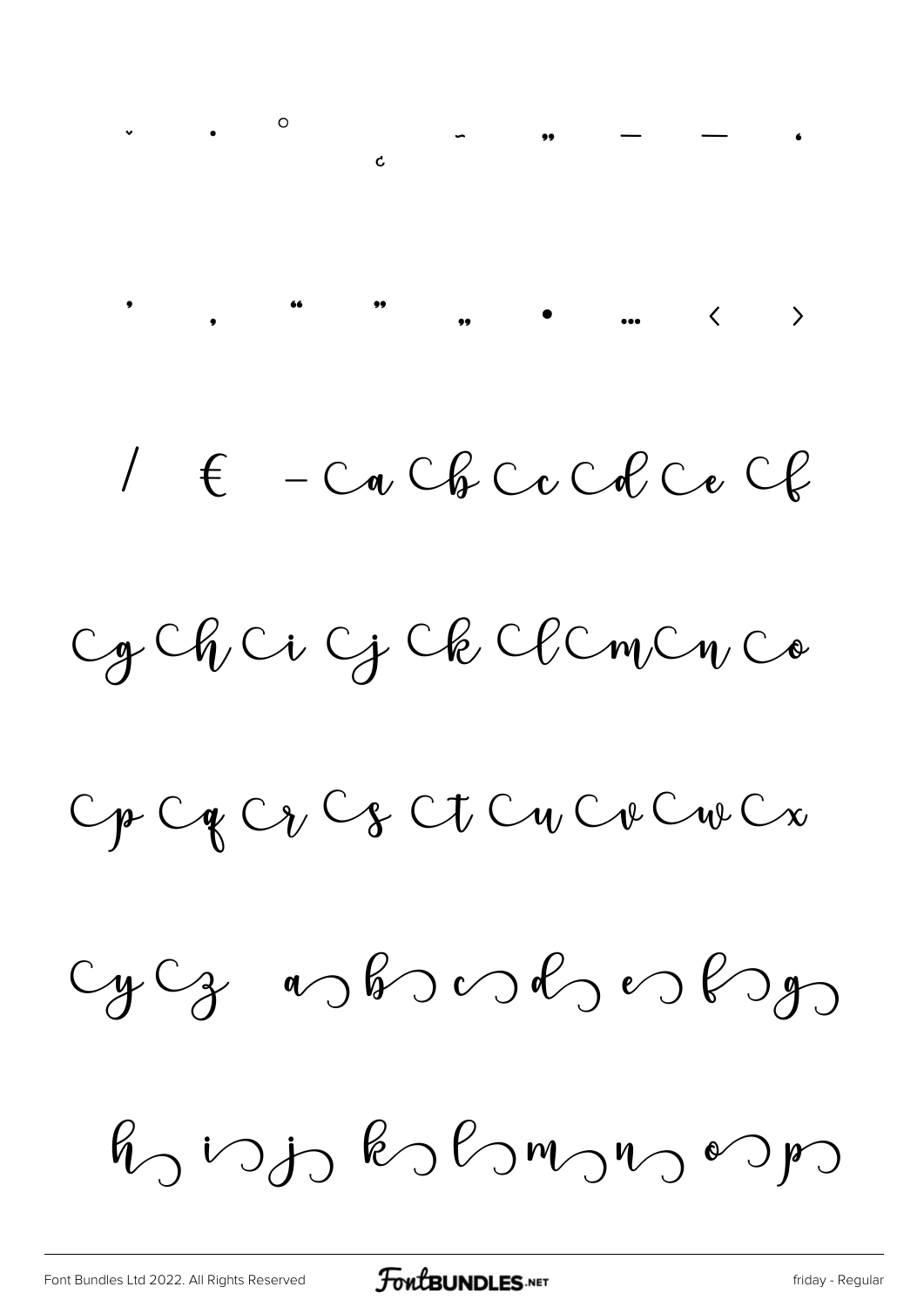